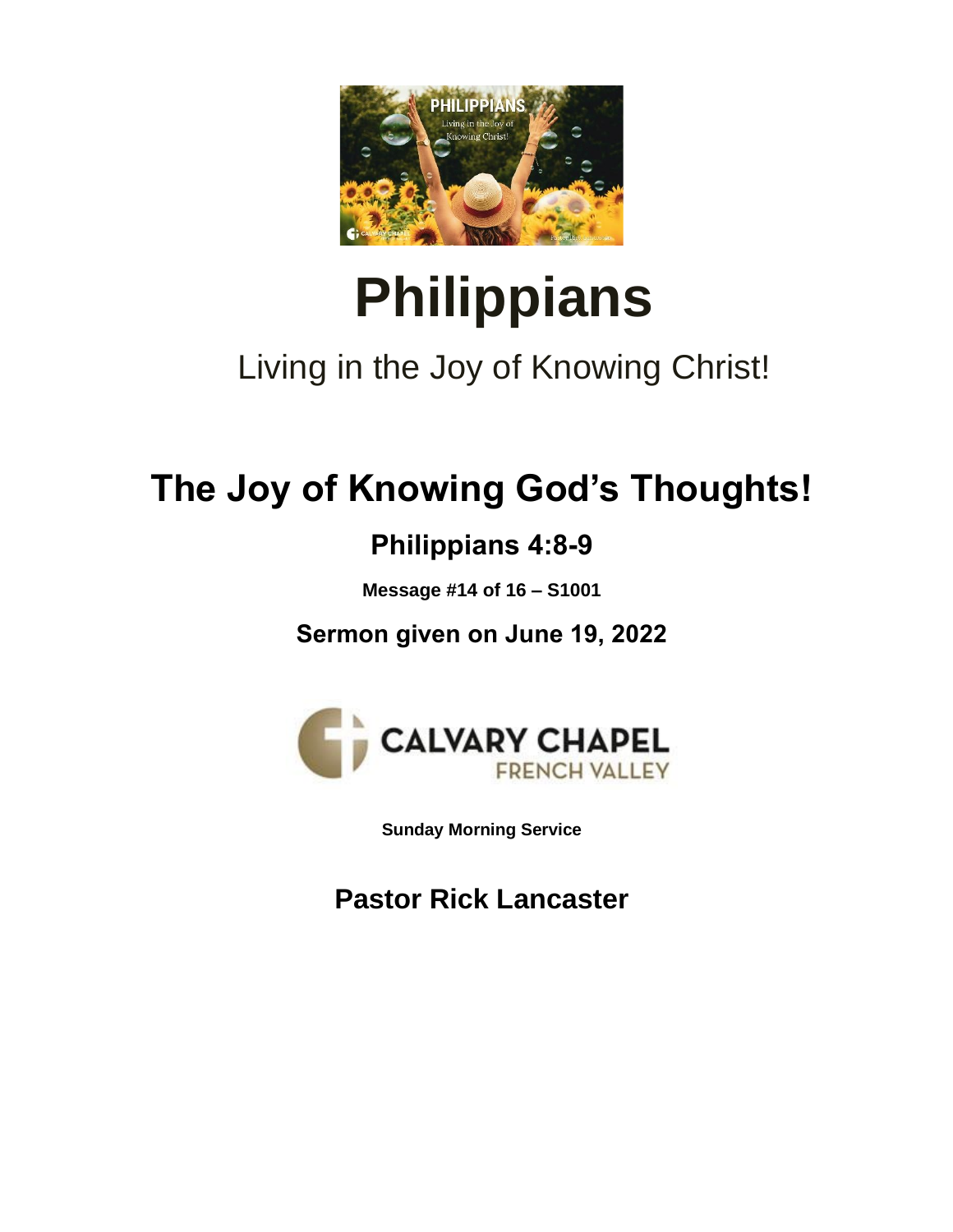### **The Joy of Knowing God's Thoughts!**

#### *Philippians 4:8-9*

**Opening Comments**

- **Before we get started – stand up and greet someone around you**
- Turn to **Philippians 4**
- Today, we continue our series through the book of **Philippians – Living in the Joy of Knowing Christ!**
- Verse 8 may be one the most demanding verses in the Bible.
- It focuses on the main battleground of our spiritual lives the mind!
- Paul tells us what we ought to be thinking about, which by extension tells us there are things which we should not be thinking about.
- Saying no to your own mind is one of the hardest things we will ever do!
- There is a saying, 'We are what we think!'
- This is not the 'power of positive thinking,' it is the 'power of right thinking'.
- I am not certain who coined this phrase, but the biggest problem most people have is 'stinkin thinkin'.
- Their minds are focused on the wrong things
- In verses 1 to 7, Paul gave four commands: rejoice, be gentle (like Christ), do not be anxious, and pray.
- The promise attached to those commands is that the peace of God will guard the heart and mind.
- Verse 8 is what our minds are to focus on through the peace of God.
- The following things will enhance our peace.
- Failure to do these things will diminish our peace.
- If you are anything like me, you want more peace, not less
- Let's read our verses for the day and then pray **Philippians 4:8-9**
- **Pray**

#### **Teaching**

- **The Joy of Knowing God's Thoughts!**
- Throughout Paul's letter to the Philippians, he has challenged to think differently than the world and think more like Christ **Philippians 2:5**
- 6/18/2022 **Philippians – Living in the Joy of Knowing Christ!** Philippians 4:8-9 – The Joy of Knowing God's Thoughts!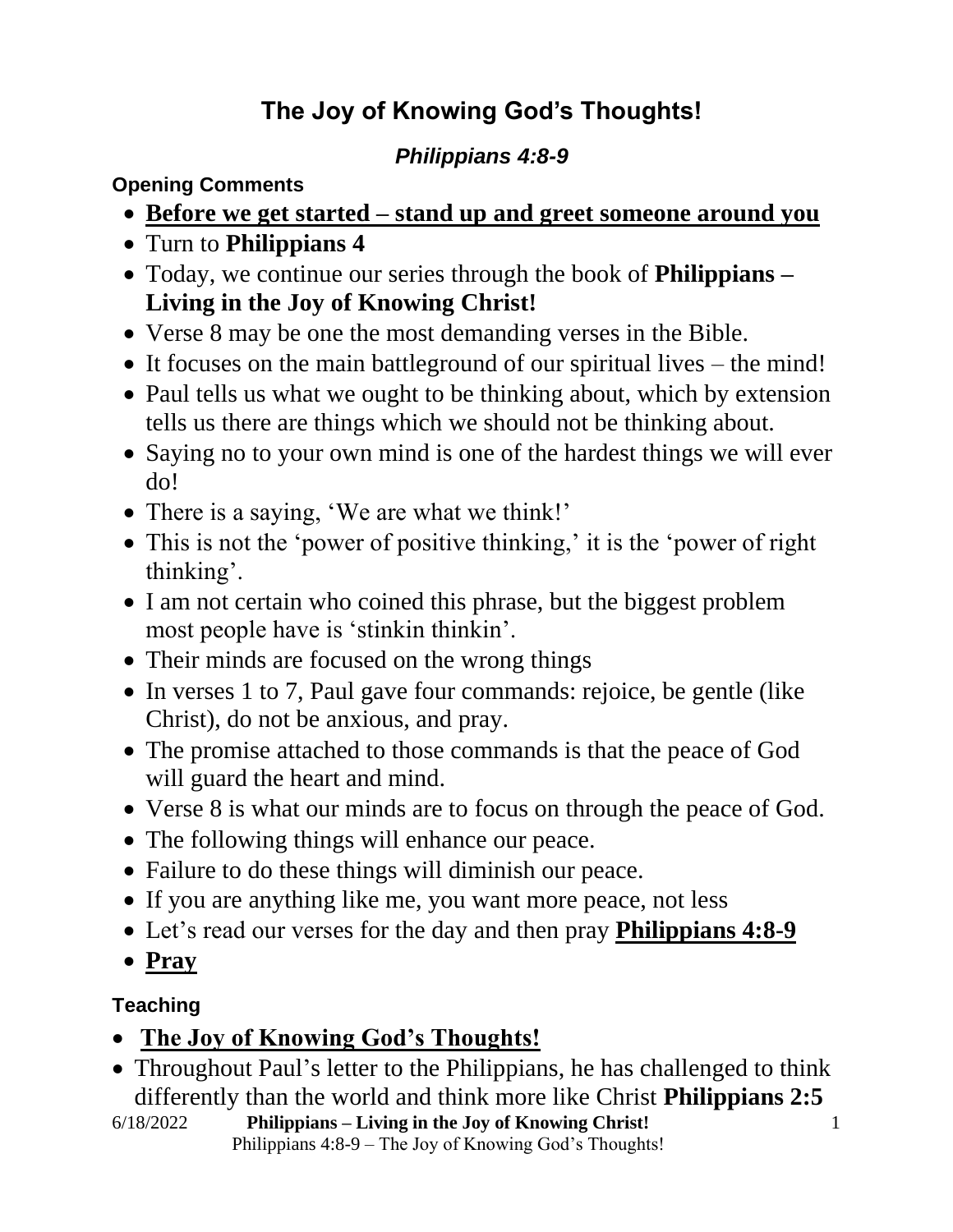#### **Let this mind be in you which was also in Christ Jesus…**

- Verse 8 presumes there is a standard of morally right thought and behavior.
- Without a moral standard there would be no basis for us to evaluate ourselves in these categories.
- For us to meditate on those things which are true there must be a basis for determining what is true and for determining what is not true.
- This is a challenge in a culture that is seeking to obliterate all standards of morality and replace them with an unrestrained expression of self-will
- Rarely do we see that more clearly than in June when everything is about pride in perversity
- Paul gives us a list of six 'whatever things' to meditate on
- He will continue by saying these things are virtuous and praiseworthy
- He will then conclude with what the result of this kind of thinking
- Let's look at each one
- **Philippians 4:8**
- First **Whatever things are true**
- Pilate asked Jesus, 'What is truth?'
- Simply, truth is what God says is truth, either in the revelation of His character and nature, or in His written Word, or in His greatest expression of truth – His Son Jesus **John 14:6**

**Jesus said to him, "I am the way, the truth, and the life. No one comes to the Father except through Me."**

- Another aspect of truth is that which pertains to reality, which God created, ordained, and controls
- Water is wet, gravity pulls things toward the earth, a man is a man
- The opposite of true things is false things
- If it is true that a man is a man, then it cannot be true that a man is a woman
- Truth doesn't care about our feelings, our culture, or what the vocal minority is saying
- Paul encouraged us **2 Corinthians 10:5b**
- **…bringing every thought into captivity to the obedience of Christ…**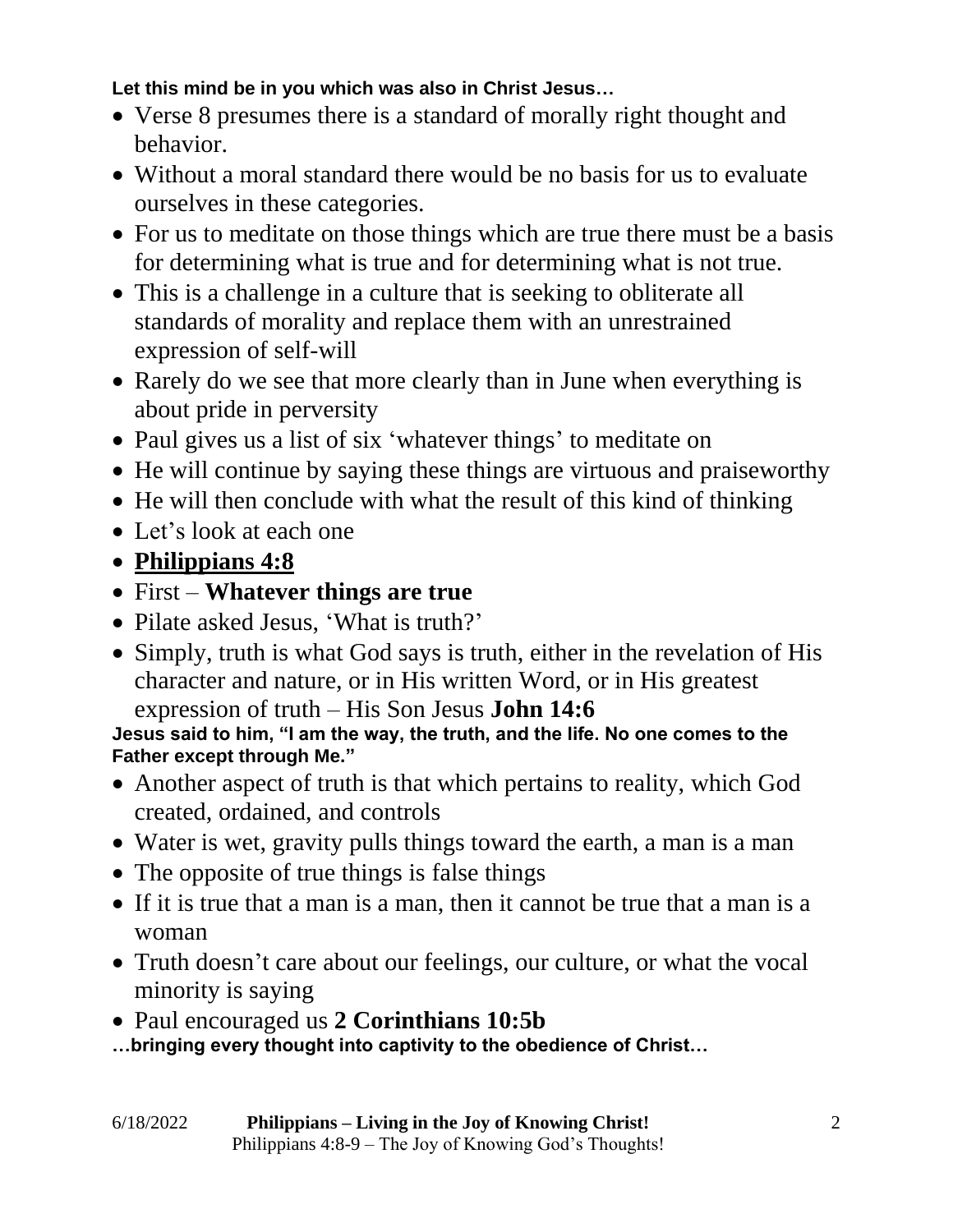- Before you allow any thought to have any influence upon your life, actions, emotions, and faith, you need to evaluate it based upon this list
- First Is it true? We reopened the church to public services early in the 'pandemic' because we sensed that what we were being told was not true – we were right
- Before you allow a thought to take up residence in your life is it true
- Second **Whatever things are noble**
- Noble honorable, pertaining to what is worthy of respect
- The things that go viral on social media are almost always the opposite of noble
- Before you act upon a thought, ask yourself, if Pastor Randy knew what I was thinking, would it cause him to respect me more or less?
- And you ask that question after you have answered the question, is it true?
- Someone or something that is dishonoring to God and His Word is not worthy of respect.
- Pride parades are dishonoring to God because they are parading their sin for all to see.
- This is a call to live lives that are dignified and aspire to being worthy of honor and that begins with our thoughts
- Third **Whatever things are just**
- The word 'just' is similar to right or righteous and includes the idea of justice
- Before you entertain a thought, you should ask, is it right for me to think like this?
- I was speaking to someone this week and I asked them, 'Is it right to express anger?'
- I could tell by their hesitation that what I was about to say was different that what they wanted to say **James 1:19-20**

**So then, my beloved brethren, let every man be swift to hear, slow to speak, slow to wrath; <sup>20</sup> for the wrath of man does not produce the righteousness of God.**

- The BLM riots were not just, it was not right or righteous
- Even if their cause had been just, their actions were not
- Fourth **Whatever things are pure**

6/18/2022 **Philippians – Living in the Joy of Knowing Christ!** Philippians 4:8-9 – The Joy of Knowing God's Thoughts!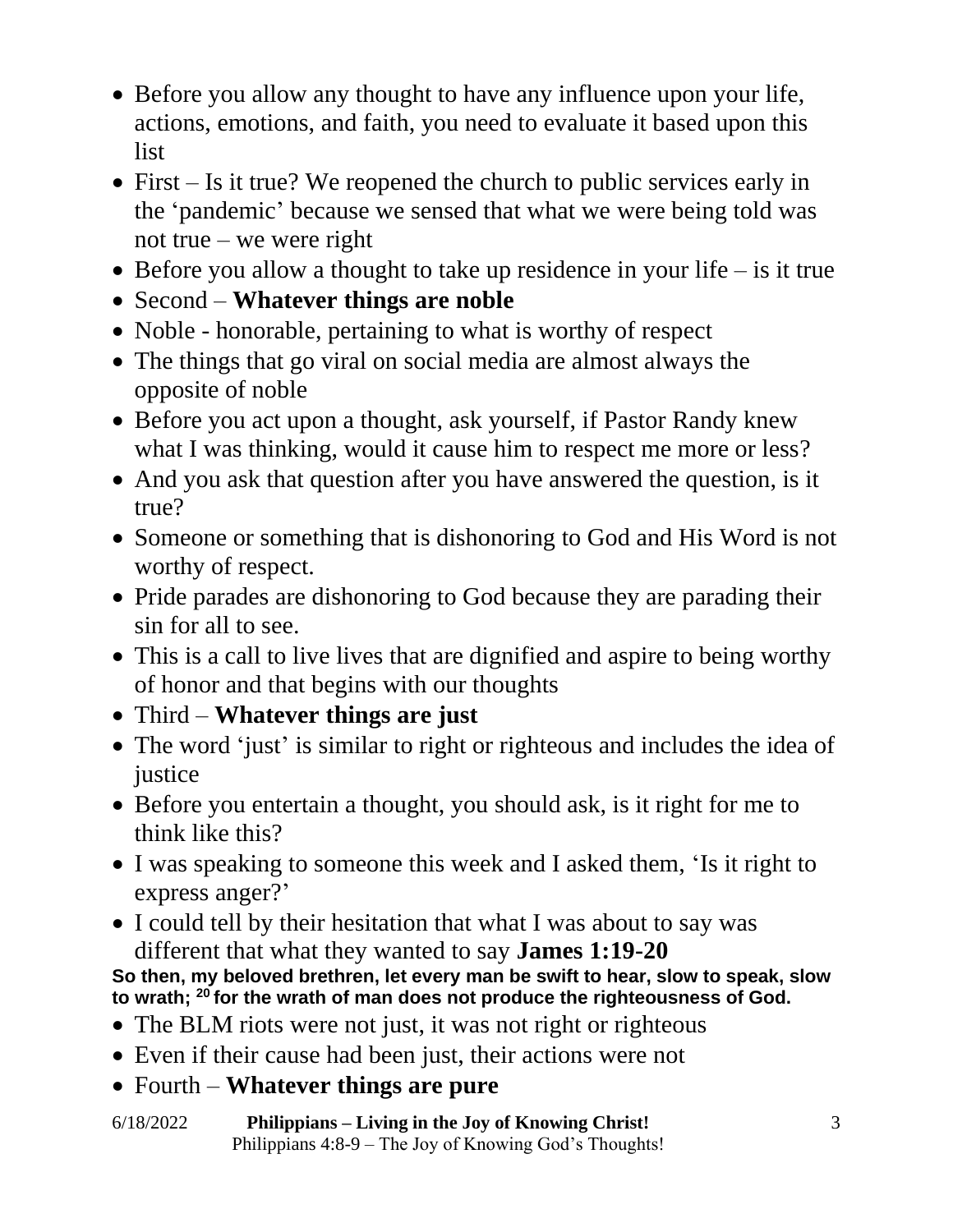- The Greek word translated pure has the same root as the word 'holy'
- 'pure' = 'not tainted with evil'.
- Paul is calling us to eliminate sin from our thoughts.
- I started by saying, we are what we think
- Paul tells us to take every thought captive to the obedience of Christ
- One of the steps to having victory over sin is to reject sinful thoughts
- Before you let a thought seep into your life, ask yourself, is this sin? Would God call this sin? Does God's Word call this sin?
- Will this make me more holy or less holy?
- The next one is interesting
- Fifth **Whatever things are lovely**
- 'lovely' = morally attractive and pleasing
- Before you allow a thought to live in your mind and heart, ask yourself – is it beautiful? Does it reflect the beauty of God's perfection? Will it cause others to respond in an attractive way?
- Sixth **Whatever things are of good report**
- If someone could see that thought, would they praise you for it?
- Would they give a good report regarding that thought?
- Would they admire you for that thought?
- Because we are fallen beings, unworthy thoughts will come into our minds
- Even though we are saved, redeemed by the precious blood of Christ, we will have untrue, dishonorable, unrighteous, impure, ugly, or unworthy thoughts
- What Paul is telling us is that is not what we should be thinking about
- God is calling us to virtue or goodness or excellence and to live lives that are worthy of praise
- We should live lives that the people around would describe us as virtuous and worthy of praise, but most importantly, we should look for God's praise  $-$  it is the only praise we can trust
- My great desire when I stand before my Lord Jesus Christ is to hear from Him **Matthew 25:21**

#### **His lord said to him, 'Well** *done,* **good and faithful servant…Enter into the joy of your lord.'**

- Our lives will be the fruit of our thoughts
- 6/18/2022 **Philippians – Living in the Joy of Knowing Christ!** Philippians 4:8-9 – The Joy of Knowing God's Thoughts!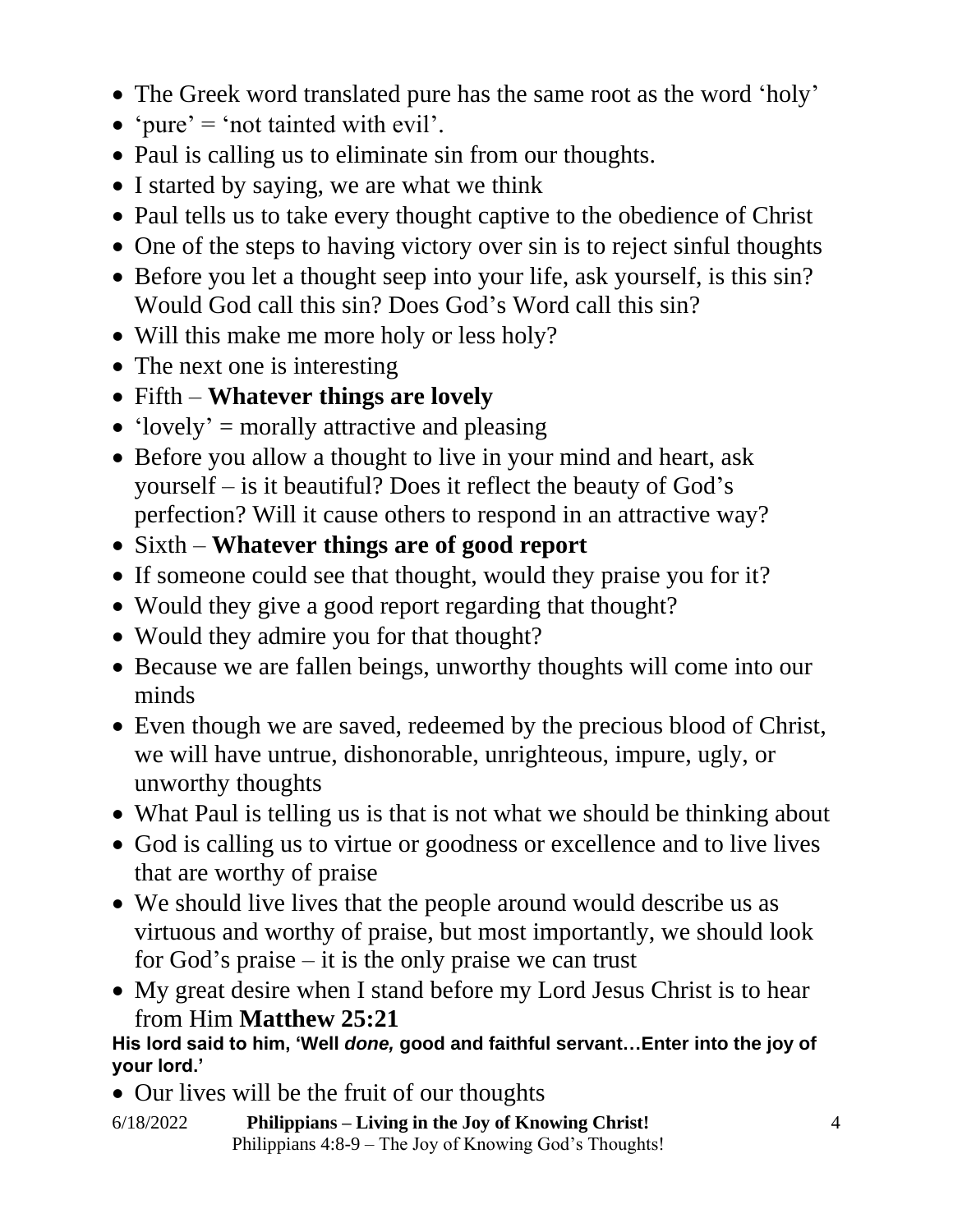- Paul says we are to meditate on things that are true, noble, just, pure, lovely, and of good report
- Those things are found in this book the Bible
- The more this book saturates your heart and mind, the more your thoughts will be like the ones Paul describes here
- And you will more quickly catch the ones that don't belong in your mind or heart
- Last week's message ended with the peace of God guarding your heart and mind in Christ Jesus
- This message ends with peace also
- **Philippians 4:9**
- Paul offers his life up as an example of what he said in the previous verses
- He was practicing the four commands in verses 4 to 6
- He was rejoicing in the Lord always he was being gentle, like Christ, he was not anxious for anything, and he prayed
- All with the realization that the Lord was at hand
- He was experiencing the peace of God that surpasses understanding
- And he was taking every thought captive to the obedience of Christ and meditating on the things that were true, noble, just, pure, lovely, and of good report
- Paul is saying, you learned these things, received them and heard and saw them in Paul
- Your right response is to do the same things
- Verse 7 ended with the promise of the peace of God
- Here we have the promise of the presence of the God of peace
- Our Father in heaven is the God of peace and He gives His peace to his people – quoted this last week **John 14:27**

Peace I leave with you, My peace I give to you; not as the world gives do I give to **you. Let not your heart be troubled, neither let it be afraid.**

- When we do what Paul is teaching us here, we can experience a peace that the world will never understand
- We won't understand it either, but we don't have to understand it to rejoice in it and walk in it